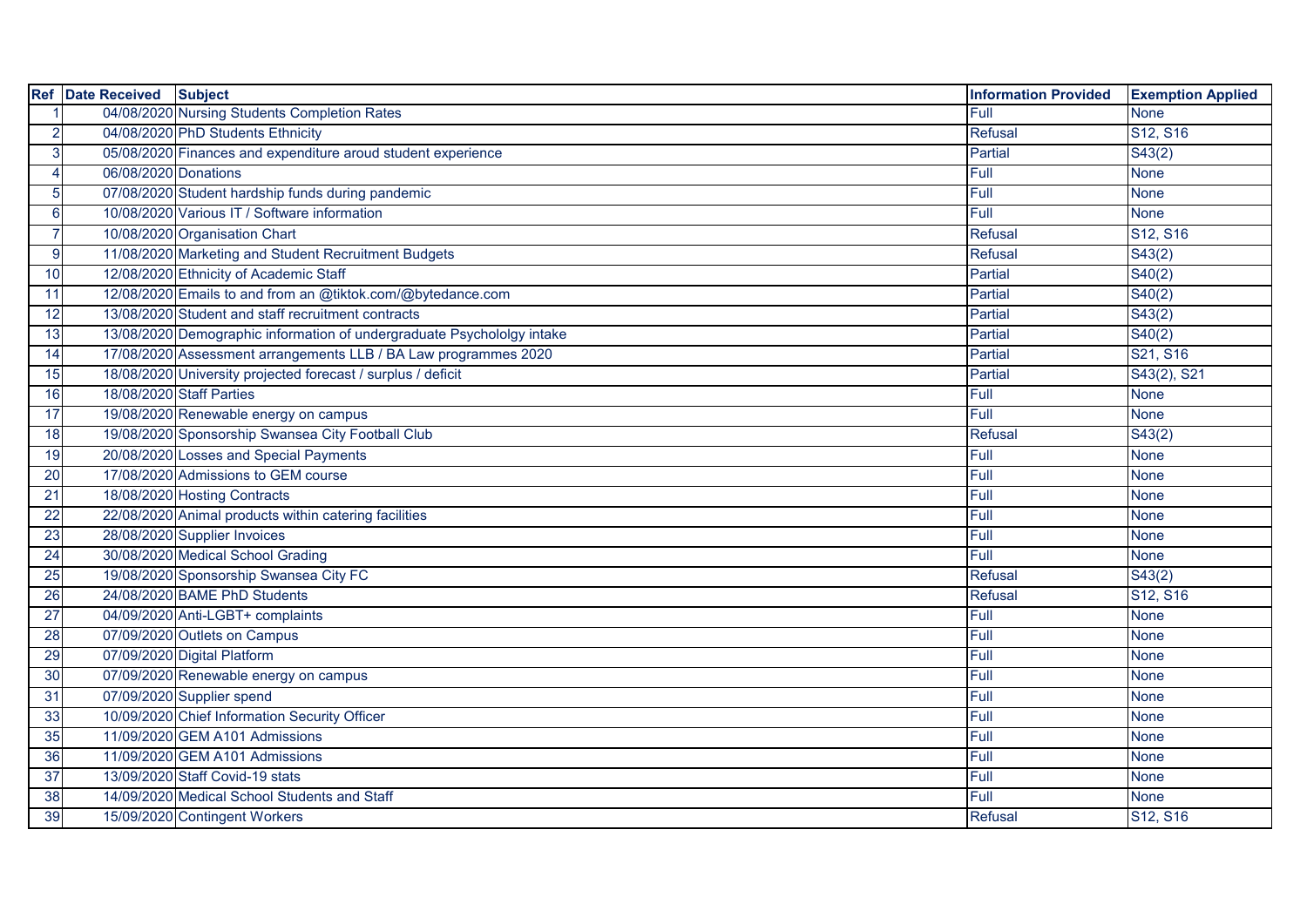| 40 | 15/09/2020 Student Counselling                                 | Full           | <b>None</b>                       |
|----|----------------------------------------------------------------|----------------|-----------------------------------|
| 41 | 16/09/2020 Student facilities                                  | Full           | <b>None</b>                       |
| 42 | 17/09/2020 Induction slide content                             | Full           | <b>None</b>                       |
| 43 | 17/09/2020 Risk and Financial Performance                      | <b>Refusal</b> | S12, S16                          |
| 44 | 18/09/2020 Marketing and Student Recruitment Budgets           | <b>Refusal</b> | S43(2)                            |
| 45 | 18/09/2020 Mobile and Telephony Contracts                      | Full           | <b>None</b>                       |
| 46 | 21/09/2020 Centre Assessed Grades                              | Full           | <b>None</b>                       |
| 47 | 22/09/2020 Race Equality Charter                               | Full           | <b>None</b>                       |
| 48 | 23/09/2020 Staff Redundancies and Furlough                     | Full           | <b>None</b>                       |
| 49 | 24/09/2020 A101 Graudate Medicine                              | Full           | <b>None</b>                       |
| 50 | 25/09/2020 Research Papers / Projects funded by Huawei         | Full           | <b>None</b>                       |
| 51 | 25/09/2020 Covid testing costs                                 | Full           | <b>None</b>                       |
| 52 | 25/09/2020 sexual harassment/abuse/violence                    | Full           | <b>None</b>                       |
| 53 | 28/09/2020 LLB core modules average marks and pass rates       | Full           | <b>None</b>                       |
| 54 | 18/09/2020 Marketing and Student Recruitment Budgets           | <b>Refusal</b> | S43(2)                            |
| 55 | 29/09/2020 "Energy Safety Research Institute" project          | Full           | <b>None</b>                       |
| 56 | 30/09/2020 summary application and enrolled students           | <b>Partial</b> | S <sub>21</sub> , S <sub>16</sub> |
| 58 | 01/10/2020 Contact details of various staff members            | Full           | <b>None</b>                       |
| 59 | 02/10/2020 University Accommodation Complaints                 | <b>Refusal</b> | S12, S16                          |
| 60 | 02/10/2020 Investments                                         | Full           | <b>None</b>                       |
| 61 | 03/10/2020 Outsourced Catering and Cleaning contracts          | Full           | <b>None</b>                       |
| 62 | 04/10/2020 Admissions graduate medicine pathway                | Partial        | S40(2)                            |
| 63 | 06/10/2020 Student Mental Health                               | Full           | <b>None</b>                       |
| 64 | 07/10/2020 PPE and security expenses                           | <b>Refusal</b> | S12, S16                          |
| 65 | 09/10/2020 Staff Bullying                                      | Full           | <b>None</b>                       |
| 66 | 09/10/2020 Covid-related student discipline                    | Full           | <b>None</b>                       |
| 68 | 14/10/2020 Covid Sanctions                                     | Full           | <b>None</b>                       |
| 69 | 15/10/2020 Covid support and penalties                         | Full           | <b>None</b>                       |
| 70 | 15/10/2020 Windows Environment                                 | Full           | <b>None</b>                       |
| 71 | 16/10/2020 Research Papers / Projects funded by Huawei         | Full           | <b>None</b>                       |
| 72 | 16/10/2020 Funding from certain manufacturing companies        | Full           | <b>None</b>                       |
| 73 | 07/10/2020 Request for Ethics Committee Approval certificate   | Full           | <b>None</b>                       |
| 74 | 20/10/2020 Digital Accessibility                               | Full           | <b>None</b>                       |
| 75 | 20/10/2020 Student Hardship Funds                              | Full           | <b>None</b>                       |
| 76 | 21/10/2020 Covid-19 related expulsions and disciplinary action | Full           | <b>None</b>                       |
| 77 | 23/10/2020 Tuition fees refunds                                | Full           | None                              |
| 78 | 24/10/2020 Mental Health Support                               | Full           | None                              |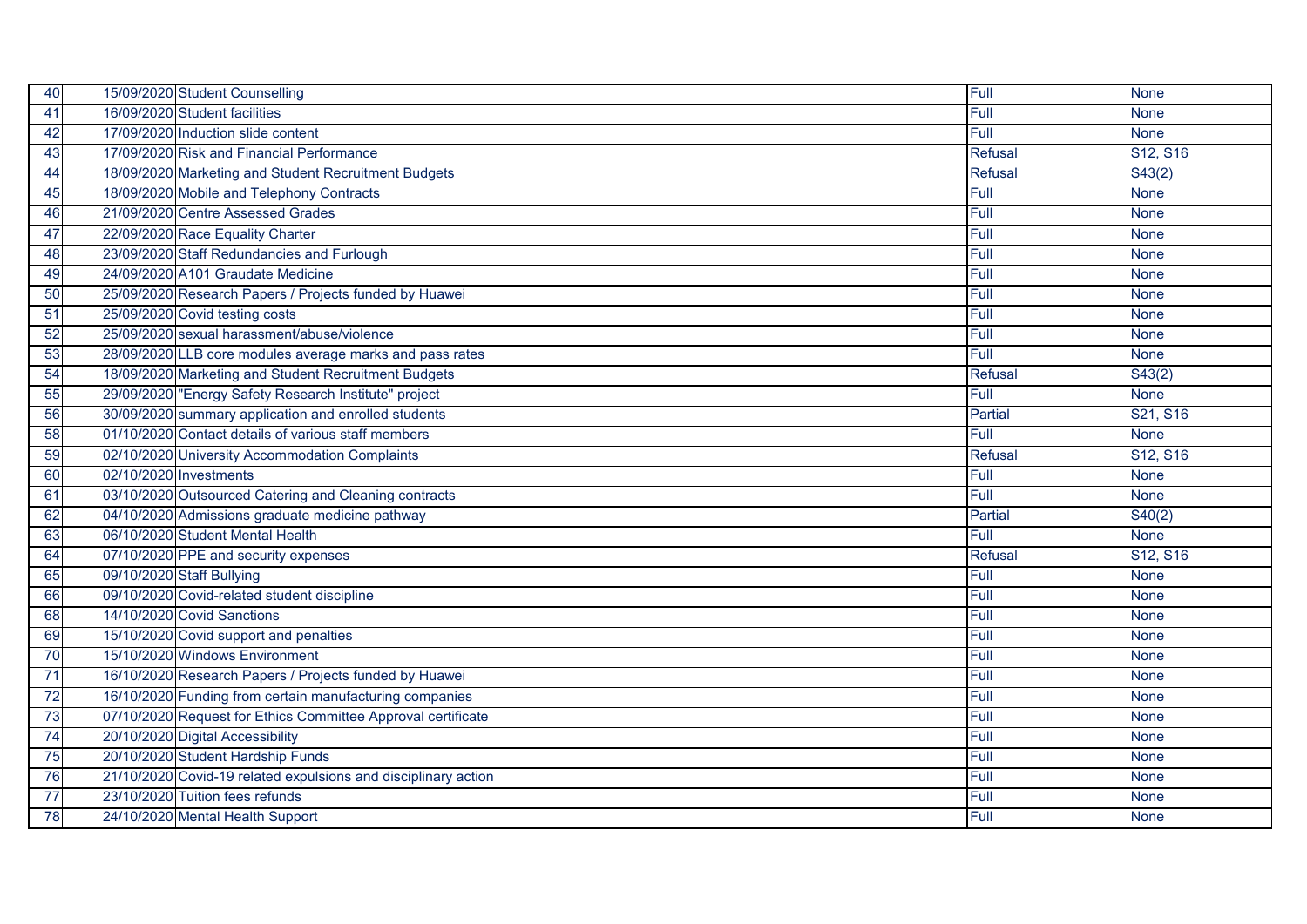| 80  |                  | 26/10/2020 Student Suicides                                           | Full           | <b>None</b>         |
|-----|------------------|-----------------------------------------------------------------------|----------------|---------------------|
| 81  | 26/10/2020 Banks |                                                                       | Full           | <b>None</b>         |
| 82  |                  | 27/10/2020 Licensing and patenting practices of COVID-19 technologies | Full           | <b>None</b>         |
| 83  |                  | 27/10/2020 Student Deaths                                             | Full           | <b>None</b>         |
| 84  |                  | 27/10/2020 Covid Disciplinary Action                                  | Full           | <b>None</b>         |
| 85  |                  | 28/10/2020 Vice-Chancellor's Residence                                | Full           | <b>None</b>         |
| 86  |                  | 28/10/2020 Asbestos reports                                           | Refusal        | S12, S16            |
| 87  |                  | 28/10/2020 Correspondence with DHSC and DfE regarding Covid outbreaks | Full           | <b>None</b>         |
| 88  |                  | 28/10/2020 Student and staff behaviour expectations                   | Full           | <b>None</b>         |
| 89  |                  | 19/10/2020 Plant-based Menu                                           | Full           | <b>None</b>         |
| 90  |                  | 19/10/2020 Wellbeing resources                                        | Full           | <b>None</b>         |
| 91  |                  | 30/10/2020 Students excluded for breaking covid regulations           | Full           | <b>None</b>         |
| 92  |                  | 30/10/2020 Mental Health Support                                      | Full           | <b>None</b>         |
| 93  |                  | 30/10/2020 PhD Students Ethnicity                                     | Full           | <b>None</b>         |
| 94  |                  | 30/10/2020 Various information about STEM subjects                    | Full           | <b>S16</b>          |
| 95  |                  | 31/10/2020 Student complaints                                         | <b>Refusal</b> | S12, S16            |
| 96  |                  | 02/11/2020 Menopause Education                                        | Full           | <b>None</b>         |
| 97  |                  | 02/11/2020 Student drop out rates                                     | Full           | <b>None</b>         |
| 98  |                  | 02/11/2020 Spend / Usage of Covid PPE items                           | <b>Refusal</b> | S12, S16            |
| 99  |                  | 03/11/2020 Funding from Huawei                                        | Full           | <b>None</b>         |
| 100 |                  | 04/11/2020 Mental Health Resources                                    | Refusal        | S12, S16            |
| 101 |                  | 04/11/2020 Student Mental Health                                      | Full           | <b>None</b>         |
| 102 |                  | 05/11/2020 Radiology Equipment                                        | Full           | <b>None</b>         |
| 103 |                  | 07/11/2020 Admission stats for PG taught masters                      | <b>Refusal</b> | S43(2)              |
| 104 |                  | 07/11/2020 Student Staff relationships                                | Partial        | S40(2)              |
| 105 |                  | 09/11/2020 Sexual violence accusations and NDAs                       | Refusal        | S12, S16            |
| 106 |                  | 10/11/2020 Ambulance call outs                                        | Refusal        | S12, S16            |
| 107 |                  | 10/11/2020 Food Parcels                                               | Full           | <b>None</b>         |
| 110 |                  | 10/11/2020 Remuneration                                               | <b>Partial</b> | S22, S40(2)         |
| 111 |                  | 14/11/2020 Counsellors and mental health                              | Full           | <b>None</b>         |
| 112 |                  | 13/11/2020 Hong Kong Police Force job advertisements                  | Full           | <b>None</b>         |
| 113 |                  | 15/11/2020 Transnational education in the UK                          | <b>Refusal</b> | S21, S16            |
| 114 |                  | 16/11/2020 VC mental health correspondence                            | Refusal        | $\overline{S14(1)}$ |
| 115 |                  | 17/11/2020 EV charging spaces                                         | Full           | <b>None</b>         |
| 116 |                  | 18/11/2020 Advertising and promotion costs                            | Partial        | S43(3)              |
| 117 |                  | 18/11/2020 Oracle or SAP ERP Solutions                                | Full           | None                |
| 118 |                  | 18/11/2020 Student Counselling                                        | <b>Partial</b> | $\overline{S}40(2)$ |
|     |                  |                                                                       |                |                     |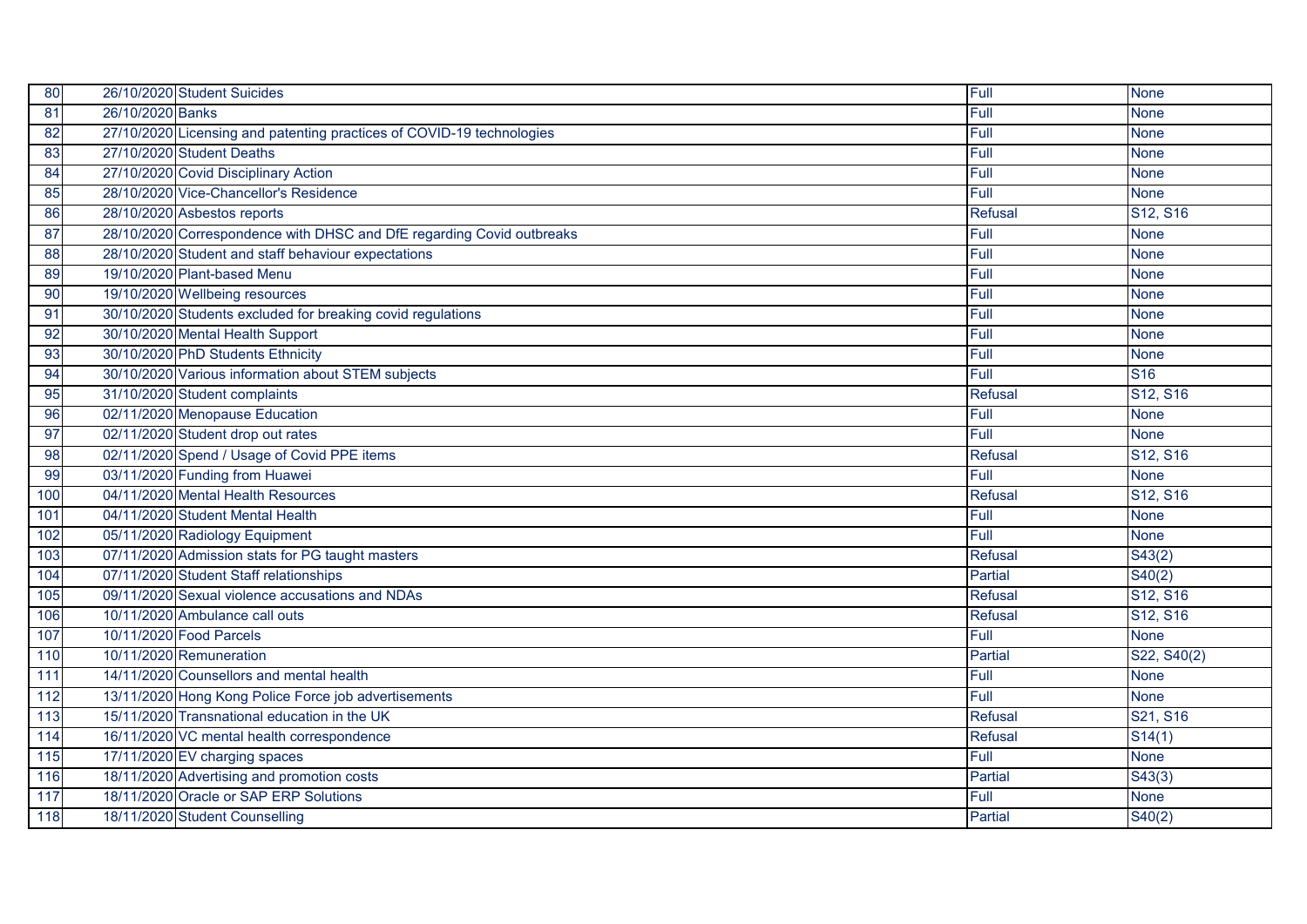| 119 | 20/11/2020 Student Disciplinary Action                                                              | Partial        | S40(2)                            |
|-----|-----------------------------------------------------------------------------------------------------|----------------|-----------------------------------|
| 120 | 23/11/2020 Student deaths and causes                                                                | Full           | <b>None</b>                       |
| 121 | 23/11/2020 Ethnicity and socioeconomic stats of workforce and student body                          | <b>Partial</b> | S40(2)                            |
| 122 | 26/11/2020 GEM Students and Staff                                                                   | Full           | <b>None</b>                       |
| 125 | 27/11/2020 International Student Recruitment Agencies                                               | Partial        | S43(2)                            |
| 127 | 01/12/2020 The use of the Immigration Exemption under the Data Protection Act 2018                  | Full           | <b>None</b>                       |
| 128 | 04/12/2020 Accounts payable software                                                                | <b>Partial</b> | $S40(2)$ , $S31(1)(a)$            |
| 131 | 08/12/2020 Student accommodation                                                                    | <b>Refusal</b> | S <sub>12</sub> , S <sub>16</sub> |
| 132 | 09/12/2020 Student and staff Coronavirus cases                                                      | Full           | <b>None</b>                       |
| 134 | 13/12/2020 Information Security officer                                                             | Full           | <b>None</b>                       |
| 135 | 13/12/2020 modules about Diversity & Inclusion/Anti-Racism/Discrimination within psychology courses | Full           | <b>None</b>                       |
| 136 | 16/12/2020 Externally commissioned mental health student support                                    | Full           | <b>None</b>                       |
| 137 | 14/12/2020 Sexual violence accusations and NDAs                                                     | Partial        | S40(2)                            |
| 138 | 17/12/2020 students prevented from graduating due to non payment of fees                            | Full           | <b>None</b>                       |
| 139 | 18/12/2020 Sexual Assault Cases                                                                     | Refusal        | S12, S16                          |
| 140 | 29/12/2020 Food waste                                                                               | Full           | <b>None</b>                       |
| 142 | 31/12/2020 Medical courses interview process                                                        | Full           | <b>None</b>                       |
| 143 | 04/01/2021 Internet and IT infrastruture                                                            | Full           | <b>None</b>                       |
| 144 | 05/01/2021 Stonewall Cymru membership                                                               | Full           | <b>None</b>                       |
| 145 | 05/01/2021 Cheating in exams and / or assessments                                                   | Full           | <b>None</b>                       |
| 146 | 05/01/2021 Contract Register                                                                        | <b>Partial</b> | S40(2)                            |
| 147 | 05/01/2021 Learning Management System                                                               | Full           | <b>None</b>                       |
| 148 | 07/01/2021 staffing structures                                                                      | <b>Partial</b> | S40(2)                            |
| 149 | 30/12/2020 Staff Covid-19 stats (follow up from FOI 037)                                            | Full           | <b>None</b>                       |
| 150 | 07/01/2021 Vice-Chancellor's Personal Objectives                                                    | <b>Refusal</b> | S40(2)                            |
| 151 | 07/01/2021 Medicine student stats                                                                   | <b>Partial</b> | S40(2)                            |
| 152 | 08/01/2021 Student status and council tax                                                           | Full           | <b>None</b>                       |
| 153 | 11/01/2021 Information relating to staff numbers, redundancies and wages                            | <b>Partial</b> | S40(2)                            |
| 154 | 11/01/2021 Student drop out rates                                                                   | Full           | <b>None</b>                       |
| 155 | 13/01/2021 Students who haven't received degree awards due to outstanding balances                  | Full           | <b>None</b>                       |
| 156 | 12/01/2021 Cash fee payments                                                                        | Partial        | S31(1)                            |
| 157 | 15/01/2021 Telecoms and Networks                                                                    | Full           | <b>None</b>                       |
| 158 | 16/01/2021 Bay Campus CCTV                                                                          | Full           | <b>None</b>                       |
| 159 | 17/01/2021 Wellbeing Service                                                                        | Full           | <b>None</b>                       |
| 160 | 17/01/2021 PhD students in organic chemistry                                                        | <b>Refusal</b> | S40(2)                            |
| 161 | 18/01/2021 VC Office Refurb / redecoration                                                          | Full           | None                              |
| 162 | 19/01/2021 Student Mental Health                                                                    | Full           | None                              |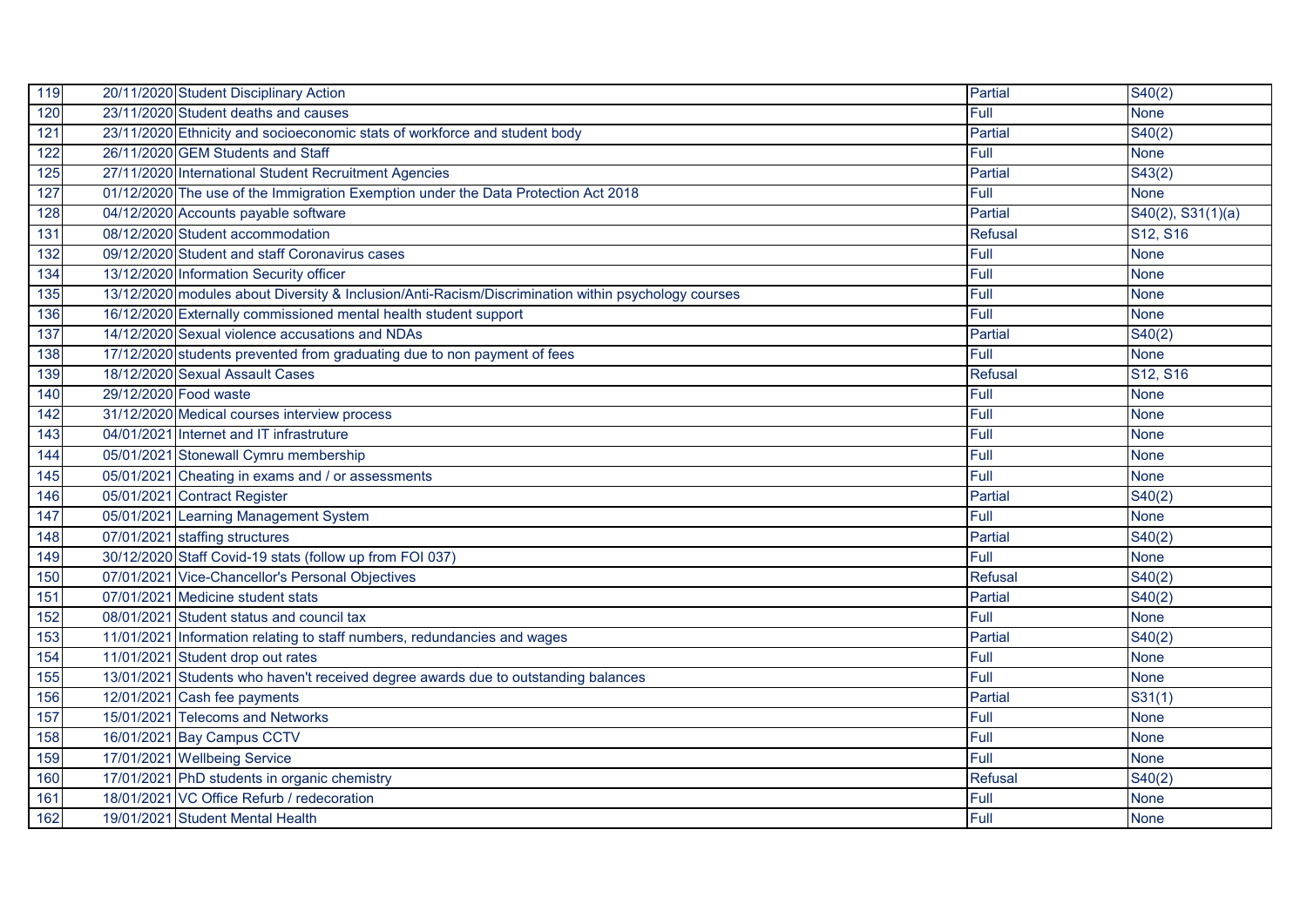| 163 | 20/01/2021 Sexual Assault reporting                                                                                       | Refusal        | S12, S16    |
|-----|---------------------------------------------------------------------------------------------------------------------------|----------------|-------------|
| 164 | 20/01/2021 University mental health services                                                                              | Full           | <b>None</b> |
| 165 | 21/01/2021 Loss of data                                                                                                   | <b>Refusal</b> | S12, S16    |
| 166 | 23/01/2021 University sexual misconduct complaint statistics                                                              | Partial        | S40(2)      |
| 167 | 24/01/2021 Funding provided by various companies                                                                          | Full           | <b>None</b> |
| 168 | 25/01/2021 Tender for Ready-to-fly UAV System                                                                             | <b>Refusal</b> | S43(2), S16 |
| 169 | 25/01/2021 Drug use                                                                                                       | <b>Refusal</b> | S12, S16    |
| 170 | 25/01/2021 student drop out rates                                                                                         | Full           | <b>None</b> |
| 171 | 25/01/2021 Mental health                                                                                                  | Full           | <b>None</b> |
| 172 | 26/01/2021 Copy of No Detriment policy                                                                                    | Full           | <b>None</b> |
| 173 | 27/01/2021 Physician Associate Studies admission statistics                                                               | Full           | <b>None</b> |
| 174 | 28/01/2021 Lateral Flow Tests                                                                                             | Full           | <b>None</b> |
| 175 | 28/01/2021 Students accessing support services                                                                            | Partial        | S40(2)      |
| 176 | 02/02/2021 Nursing students live tuition hours                                                                            | <b>Refusal</b> | S12, S16    |
| 177 | 03/02/2021 Investments and environmental policy                                                                           | Partial        | S21, S16    |
| 179 | 08/02/2021 A101 GEM International Statistics                                                                              | Full           | <b>None</b> |
| 180 | 09/02/2021 Rape / sexual misconduct / sexual harassment reported by students                                              | <b>Partial</b> | S40(2)      |
| 181 | 10/02/2021 Hardship funds and cyber attacks                                                                               | <b>Refusal</b> | S12, S16    |
| 182 | 08/02/2021 Museum of Military Medicine                                                                                    | <b>Refusal</b> | S12, S16    |
| 183 | 11/02/2021 Animal Experiments                                                                                             | Full           | <b>None</b> |
| 184 | 12/02/2021 Medical School Grading                                                                                         | Full           | <b>None</b> |
| 185 | 12/02/2021 Student Nursing                                                                                                | Full           | <b>None</b> |
| 186 | 12/02/2021 Neuroscientists, ethnicity, and gender                                                                         | Partial        | S40(2)      |
| 187 | 13/02/2021 Transphobia Complaints                                                                                         | Full           | <b>None</b> |
| 188 | 14/02/2021 Student drop out rates                                                                                         | Full           | <b>None</b> |
| 189 | 15/02/2021 VC paycut and staff redundancies                                                                               | <b>Partial</b> | S40(2)      |
| 190 | 15/02/2021 Incentives to defer university entry                                                                           | Full           | <b>None</b> |
| 191 | 16/02/2021 University mailroom                                                                                            | Full           | <b>None</b> |
| 193 | 17/02/2021 Lateral flow testing for covid-19                                                                              | Partial        | S21, S16    |
| 194 | 18/02/2021 Procurement policy                                                                                             | Full           | <b>None</b> |
| 195 | 18/02/2021 Statistics of number of parents / nominated persons contacted by university regarding student mental wellbeing | Full           | <b>None</b> |
| 196 | 20/02/2021 Disability and Careers Services                                                                                | Partial        | S40(2)      |
| 197 | 21/02/2021 Lawsuits started against the University for cases of rape and / or sexual misconduct                           | Full           | <b>None</b> |
| 198 | 22/02/2021 Online learning                                                                                                | Partial        | S40(2)      |
| 199 | 23/02/2021 Students accessing counselling, and complaints                                                                 | Partial        | S40(2)      |
| 200 | 25/02/2021 Undergraduate Recruitment Marketing and Advertising Services                                                   | Full           | None        |
| 201 | 26/02/2021 Service contract for lift service and maintenance                                                              | Full           | None        |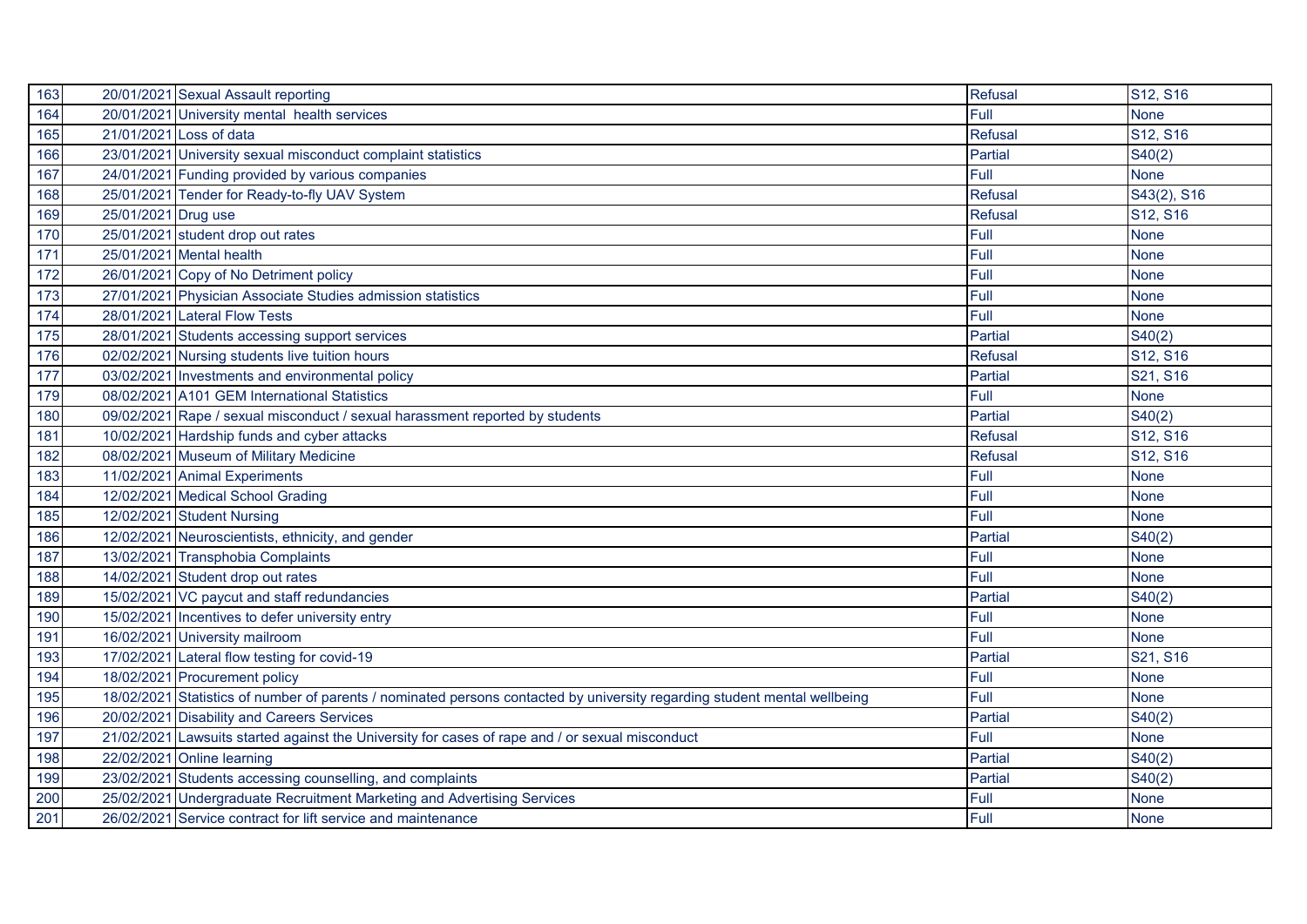| 202 | 27/02/2021 EV Car parking spaces                                                                                                  | Full           | <b>None</b> |
|-----|-----------------------------------------------------------------------------------------------------------------------------------|----------------|-------------|
| 203 | 01/03/2021 Student Nurse Drop Out Rates 2018, 2019, 2020 and 2021                                                                 | Full           | <b>None</b> |
| 204 | 01/03/2021 redundancies in light of the coronavirus pandemic, research time allocation changes, and postgraduate research funding | <b>Refusal</b> | S12, S16    |
| 205 | 03/03/2021 Laundry equipment supply, fire equipment supply, HVAC equipment supply                                                 | <b>Refusal</b> | S12, S16    |
| 206 | 04/03/2021 Correspondence between the Museum of Military Medicine and Terry Stevens, Keith Lloyd and Mike Williams                | Full           | <b>None</b> |
| 207 | 05/03/2021 Chief Executive Leadership Consultancy                                                                                 | Full           | <b>None</b> |
| 208 | 09/03/2021 Delegations to Israel                                                                                                  | Refusal        | <b>S12</b>  |
| 209 | 09/03/2021 Academic Technology Approval Scheme                                                                                    | Full           | <b>None</b> |
| 210 | 09/03/2021 Learning Analytics Tools                                                                                               | Full           | <b>None</b> |
| 211 | 10/03/2021 Mental health provision                                                                                                | Full           | <b>None</b> |
| 212 | 10/03/2021 Serious incident statistics                                                                                            | <b>Refusal</b> | S12, S16    |
| 213 | 11/03/2021 Plumber call outs                                                                                                      | Full           | <b>None</b> |
| 214 | 11/03/2021 Hardship Funds                                                                                                         | Full           | <b>None</b> |
| 215 | 12/03/2021 Financial support for students holding refugee or asylum seeker status                                                 | Full           | <b>None</b> |
| 216 | 09/03/2021 List of external funders & donors                                                                                      | Refusal        | S14(1)      |
| 217 | 10/03/2021 Patents held by Swansea University                                                                                     | <b>Partial</b> | S40(2)      |
| 218 | 15/03/2021 IT Print and PC Supplier                                                                                               | Full           | <b>None</b> |
| 219 | 15/03/2021 Policies and wellbeing support for placement students within College of Science                                        | Refusal        | S12, S16    |
| 220 | 17/03/2021 Digital & Retail Technologies                                                                                          | Full           | <b>None</b> |
| 222 | 18/03/2021 Vehicle fleet information                                                                                              | Full           | <b>None</b> |
| 223 | 22/03/2021 Filming requests                                                                                                       | Refusal        | <b>S12</b>  |
| 224 | 23/03/2021 Students and staff data within midwifery department                                                                    | <b>Partial</b> | S40(2)      |
| 225 | 23/03/2021 Marketing, Recruitment and Advertising spend                                                                           | Refusal        | S43(2)      |
| 226 | 25/03/2021 Mental health counselling                                                                                              | Full           | <b>None</b> |
| 227 | 24/03/2021 Software tools for meetings                                                                                            | Full           | <b>None</b> |
| 228 | 27/03/2021 GEM A101 stats                                                                                                         | Full           | <b>None</b> |
| 229 | 26/03/2021 redundancies in light of the coronavirus pandemic, research time allocation changes, and postgraduate research funding | <b>Partial</b> | S40(2)      |
| 230 | 27/03/2021 Learning Analytics Tools                                                                                               | Full           | <b>None</b> |
| 231 | 30/03/2021 DSE equipment                                                                                                          | <b>Refusal</b> | S12, S16    |
| 232 | 30/03/2021 Breakdown of marketing and advertising expenditure                                                                     | <b>Refusal</b> | S43(2)      |
| 233 | 31/03/2021 Medical students                                                                                                       | Full           | <b>None</b> |
| 234 | 31/03/2021 Counselling appointments                                                                                               | Full           | <b>None</b> |
| 235 | 31/03/2021 funds to support the Professor of Prudent Health and Wellbeing                                                         | Full           | <b>None</b> |
| 236 | 31/03/2021 advertising and marketing expenditure                                                                                  | <b>Refusal</b> | S43(2)      |
| 237 | 05/04/2021 Complaints of sexual misconduct                                                                                        | Partial        | S40(2)      |
| 238 | 06/04/2021 Students expelled or suspended for plagiarism                                                                          | Full           | <b>None</b> |
| 239 | 07/04/2021 Investments into the United Nations Human Rights Council report into business activity in Israel's settlements         | Partial        | S21, S16    |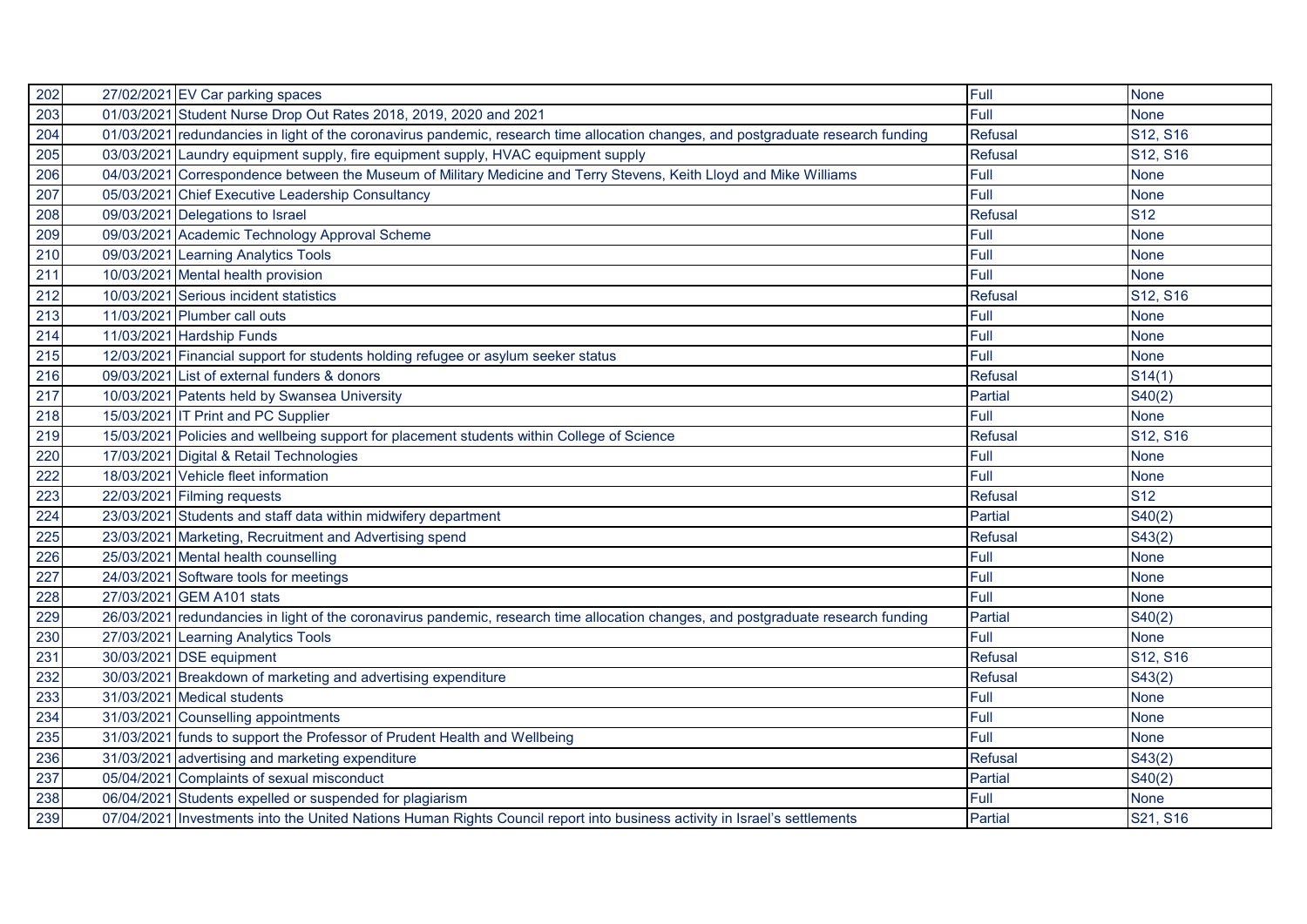| 240 | 07/04/2021 Tuition fee refunds and rebates                                                                     | <b>Refusal</b> | S12, S16       |
|-----|----------------------------------------------------------------------------------------------------------------|----------------|----------------|
| 241 | 08/04/2021 Student fines for breaching covid rules                                                             | Full           | <b>None</b>    |
| 242 | 09/04/2021 Staffing numbers for various departments                                                            | Full           | <b>None</b>    |
| 243 | 07/04/2021 Undergraduate law admissions: data on candidates applying with an Access to HE Diploma              | <b>Refusal</b> | S43(2)         |
| 244 | 12/04/2021 Laptops provided to students                                                                        | Full           | <b>None</b>    |
| 245 | 13/04/2021 Sexual assault staff                                                                                | Full           | <b>None</b>    |
| 246 | 13/04/2021 Confidential waste                                                                                  | Full           | <b>None</b>    |
| 247 | 13/04/2021 Firewall, Anti-virus, and Enterprise Agreement                                                      | <b>Partial</b> | S31(1), S40(2) |
| 248 | 13/04/2021 MA War and Society                                                                                  | Partial        | S43(2), S16    |
| 249 | 14/04/2021 Student counselling services                                                                        | Full           | <b>None</b>    |
| 250 | 16/04/2021 Student Suicides                                                                                    | Full           | <b>None</b>    |
| 251 | 22/04/2021 Students withdrawn due to disengagement                                                             | Full           | <b>None</b>    |
| 252 | 23/04/2021 Cases of academic misconduct                                                                        | <b>Partial</b> | S40(2)         |
| 253 | 25/04/2021 Students evicted from University accommodation                                                      | Full           | <b>None</b>    |
| 254 | 25/04/2021 Business travel                                                                                     | Full           | <b>None</b>    |
| 255 | 26/04/2021 Undergraduate Medicine admissions: data on candidates applying with to A100 an Access to HE Diploma | Full           | <b>None</b>    |
| 256 | 27/04/2021 Reports of bullying against members of staff                                                        | <b>Partial</b> | S40(2)         |
| 257 | 27/04/2021 correspondence between members of the senior leadership team with the Museum of Military Medicine   | Full           | <b>None</b>    |
| 259 | 28/04/2021 Incidents of sexual assault and rape                                                                | Full           | <b>None</b>    |
| 260 | 28/04/2021 Civic duty and old computers for UK community                                                       | Full           | <b>None</b>    |
| 261 | 29/04/2021 General waste service contract                                                                      | Full           | <b>None</b>    |
| 262 | 30/04/2021 Policies and wellbeing support for year in industry placement students within College of Science    | Full           | <b>None</b>    |
| 264 | 07/05/2021 LGBTQ+ hate crime                                                                                   | Full           | <b>None</b>    |
| 265 | 08/05/2021 Exercise interventions for students with mental health problems                                     | Full           | <b>None</b>    |
| 266 | 10/05/2021 Disabled students and journalism                                                                    | Refusal        | S12,S16        |
| 267 | 10/05/2021 Ethnicity and school background of withdrawn students                                               | Partial        | S40(2)         |
| 268 | 11/05/2021 Graduation plans for 2020/2021                                                                      | Full           | <b>None</b>    |
| 269 | 12/05/2021 Agreement between University and Home Office                                                        | Full           | none           |
| 270 | 12/05/2021 Hybrid and Public Cloud Strategy                                                                    | <b>Refusal</b> | S12, S16       |
| 271 | 12/05/2021 Internal Review into FOI 247/20-21                                                                  | Partial        | S31 S40(2)     |
| 272 | 13/05/2021 Nationalities, Ethnicities and Domicile Student Demographic                                         | Full           | <b>None</b>    |
| 273 | 14/05/2021 University emergency plans                                                                          | Full           | <b>None</b>    |
| 274 | 17/05/2021 Policy for vulnerable students who do not speak up/struggle to speak                                | Full           | <b>None</b>    |
| 276 | 19/05/2021 Risk assessments                                                                                    | Refusal        | S12, S16       |
| 277 | 20/05/2021 Agreement with Trade Unions                                                                         | Full           | <b>None</b>    |
| 278 | 21/05/2021 Revenge Porn                                                                                        | Partial        | S40(2)         |
| 279 | 18/05/2021 Advertising Spend                                                                                   | <b>Refusal</b> | S43(2)         |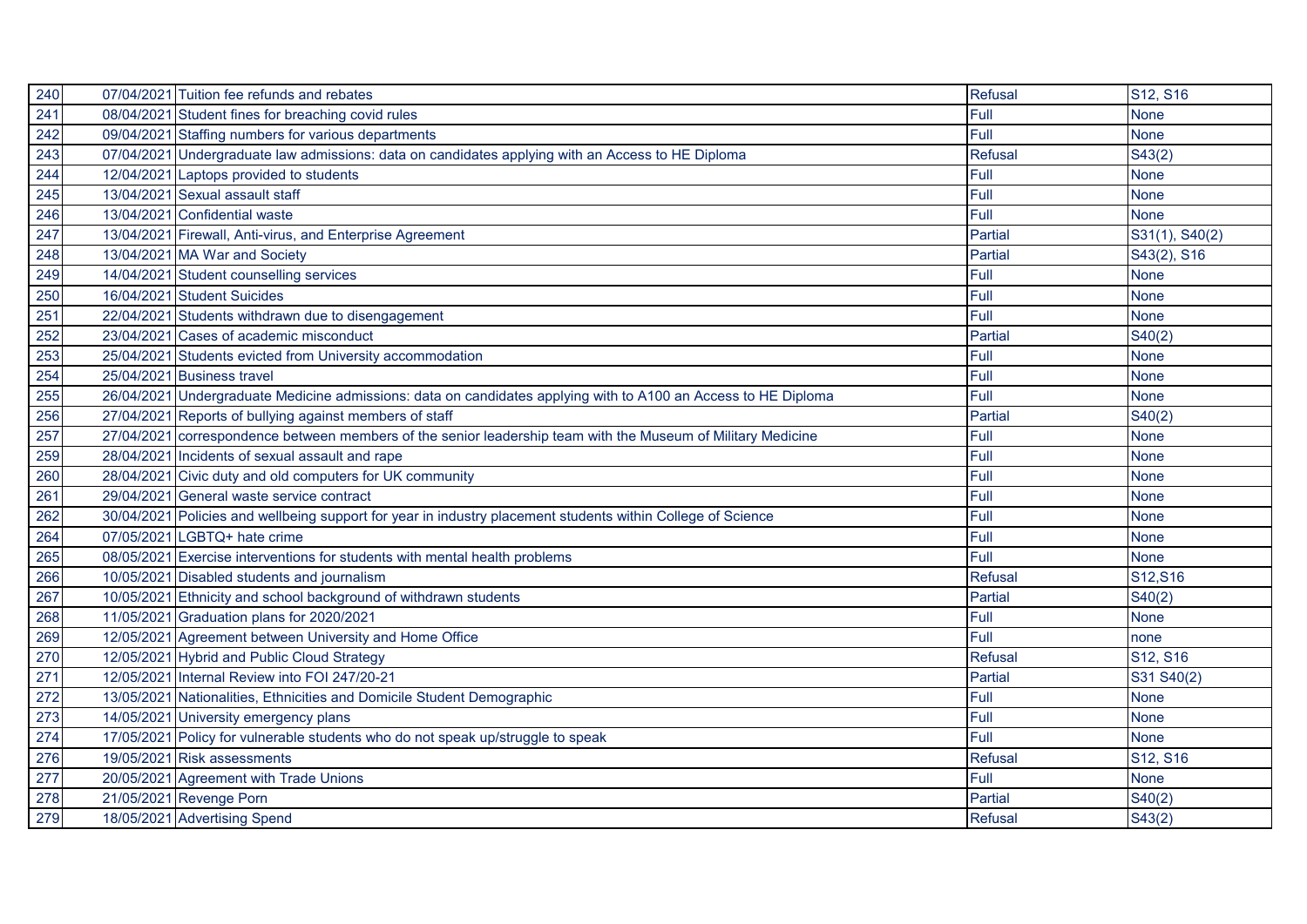| 280 |                       | 21/05/2021 Hosting contracts                                                                               | Full           | <b>None</b> |
|-----|-----------------------|------------------------------------------------------------------------------------------------------------|----------------|-------------|
| 281 |                       | 24/05/2021 Various student demographic information                                                         | Partial        | S21, S16    |
| 282 |                       | 24/05/2021 Clearing and Adjustment at University of Swansea                                                | <b>Partial</b> | S43(2)      |
| 283 |                       | 24/05/2021 settlement agreements relating to bullying complaints against staff                             | Full           | <b>None</b> |
| 284 |                       | 25/05/2021 Restrictions on which companies the careers department assists in recruiting university members | Full           | <b>None</b> |
| 285 |                       | 31/05/2021 students served with Notice to Quits (NTQs)                                                     | Full           | <b>None</b> |
| 288 |                       | 02/06/2021 education relating to the care of transgender people                                            | Full           | <b>None</b> |
| 289 |                       | 02/06/2021 incidents of Anti-Semitism                                                                      | Full           | <b>None</b> |
| 290 |                       | 02/06/2021 People, organisations, brands and countries no-platformed/boycotted by the University           | Full           | <b>None</b> |
| 292 |                       | 01/06/2021 Temporary Agency Usage                                                                          | <b>Refusal</b> | S12, S16    |
| 293 |                       | 04/06/2021 Parking Management                                                                              | Full           | <b>None</b> |
| 294 |                       | 06/06/2021 Payments to Stonewall                                                                           | Full           | <b>None</b> |
| 295 |                       | 07/06/2021 Facilities Management                                                                           | Full           | <b>None</b> |
| 296 |                       | 08/06/2021 Windows 7 and XP Instances                                                                      | Full           | <b>None</b> |
| 297 |                       | 09/06/2021 Gender Neutral Toilets                                                                          | <b>FUII</b>    | <b>None</b> |
| 298 | 09/06/2021 Stonewall  |                                                                                                            | Full           | <b>None</b> |
| 299 |                       | 09/06/2021 Subcontractor list                                                                              | Full           | <b>None</b> |
| 300 |                       | 14/06/2021 Students subject to disciplinary                                                                | <b>Refusal</b> | S12, S16    |
| 301 |                       | 16/06/2021 disciplinary action related to transphobia                                                      | Full           | <b>None</b> |
| 302 |                       | 16/06/2021 Medicine Admissions Statistics for entry 2020 & 2021                                            | Full           | <b>None</b> |
| 303 |                       | 17/06/2021 Student/staff relationships                                                                     | Partial        | S40(2)      |
| 304 |                       | 18/06/2021 Facility and time off for UCU reps                                                              | Full           | <b>None</b> |
| 305 |                       | 21/06/2021 Black people that work in an area related to chemistry within your company                      | Full           | <b>None</b> |
| 306 |                       | 21/06/2021 Student disciplinary cases for breaching Covid regulations                                      | Full           | <b>None</b> |
| 307 |                       | 22/06/2021 Key software applications                                                                       | Full           | <b>None</b> |
| 308 |                       | 22/06/2021 students convicted of sexual assault                                                            | Full           | <b>None</b> |
| 309 |                       | 25/06/2021 Promotions for men vs women                                                                     | Full           | <b>None</b> |
| 310 |                       | 26/06/2021 University email addresses for all staff and governors                                          | <b>Refusal</b> | S14(1)      |
| 311 |                       | 29/06/2021 Medicine course statistics                                                                      | Full           | <b>None</b> |
| 312 |                       | 29/06/2021 BSc Economics programme                                                                         | Full           | <b>None</b> |
| 313 |                       | 04/07/2021 Cyber Security and Data Breaches                                                                | <b>Refusal</b> | S12, S16    |
| 314 |                       | 06/07/2021 Trans Health                                                                                    | Full           | <b>None</b> |
| 315 |                       | 08/07/2021 Nursing students                                                                                | Full           | <b>None</b> |
| 316 | 09/07/2021 Fee refund |                                                                                                            | Refusal        | S12, S16    |
| 317 |                       | 09/07/2021 University and residences car parking Wales                                                     | Full           | <b>None</b> |
| 318 |                       | 13/07/2021 A100 Medicine                                                                                   | Full           | None        |
| 319 |                       | 14/07/2021 Staff disciplinary and gross misconduct                                                         | Full           | None        |
| 320 |                       | 15/07/2021 Classics, Ancient History, and Egyptology Entrance Statistics                                   | <b>Refusal</b> | S43(2)      |
| 321 |                       | 16/07/2021 Prevent and channel support referrals                                                           | Full           | <b>None</b> |